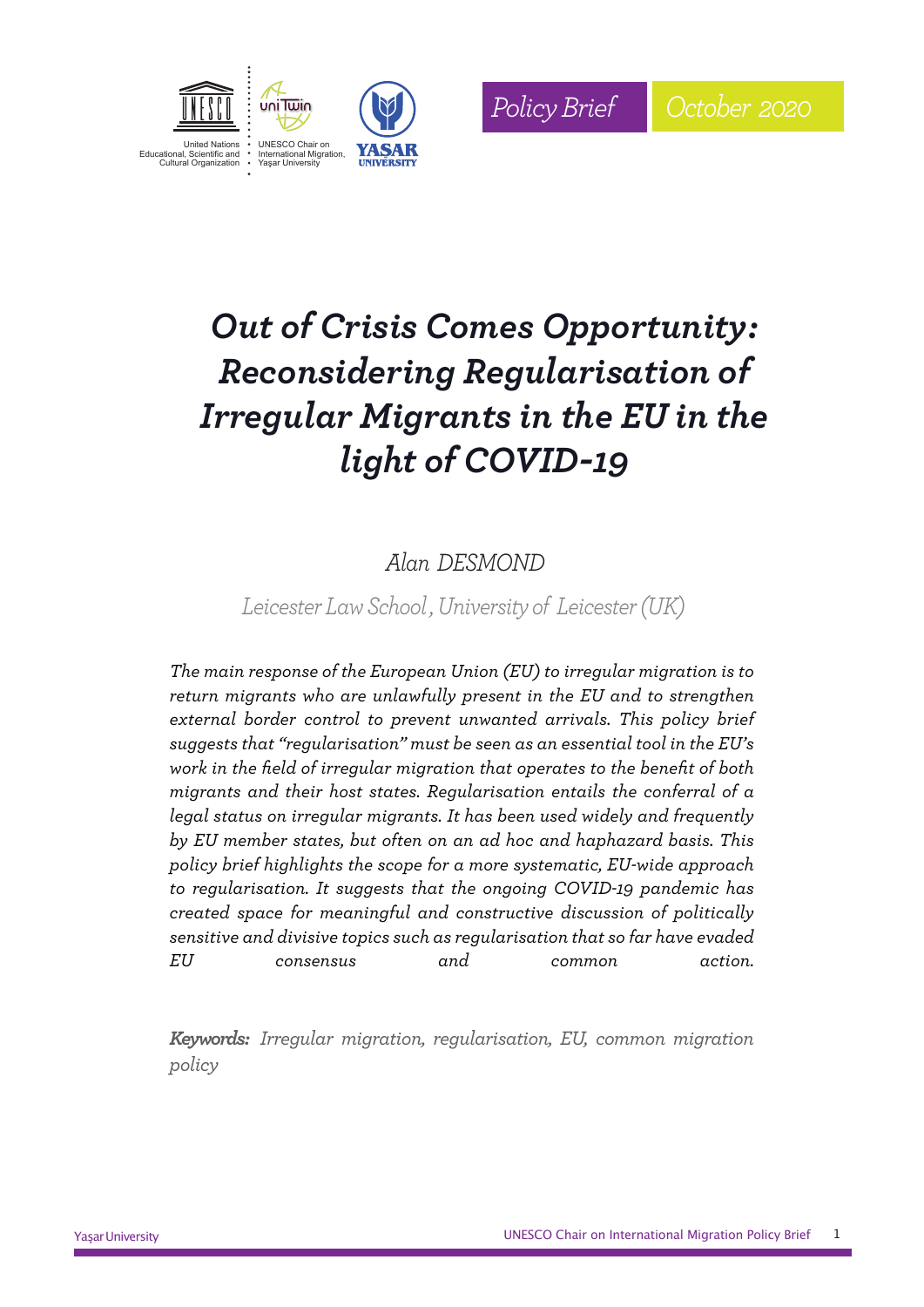



*2019*

#### **INTRODUCTION**

Non-citizens who are unlawfully present in the territory of a host state are described using a variety of terms including irregular and undocumented. Unlawful presence may come about for a variety of reasons including the unauthorised crossing of a border, continued stay after the expiry of valid documents such as tourist visas or residence permits, or failure to depart from a state following rejection of an application for international protection. While an accurate calculation of the undocumented migrant population poses serious challenges (Vespe et al 2017), it was estimated in 2009 that the EU was home to up to 3.8 million irregular migrants (Clandestino 2009). It is likely to have increased following the 2015 migration "crisis" (Connor and Passel 2019). Global inequality, the proliferation of immigration law and border controls in recent decades, and the failure of states to provide adequate channels for legal migration mean that irregular migration is an inevitable feature of the contemporary Western world.

Their very lack of status makes irregular migrants a particularly vulnerable category of people. This vulnerability has been thrown into sharp relief by the COVID-19 crisis. This policy brief sets out why and how regularisation should be a key element in EU efforts to address irregular migrants' heightened vulnerability for the mutual benefit of irregular migrants and host states. It also

examines the potential for an EU-wide approach to regularisation. It is important to note that discussion of irregular migrants in the EU context largely concerns non-EU citizens, so-called thirdcountry nationals (TCNs). EU citizens who reside in an EU member state that is not their country of origin enjoy a high level of protection under EU rules on free movement (Directive 2004/38/EC).

### **Irregular Migrants and the COVID-19 Pandemic**

Irregular migrants' unlawful presence puts them at constant risk of deportation. This has many negative consequences. It means that such migrants will often avoid accessing services to which they are entitled because they fear they will be reported to immigration authorities and expelled from their host state. For this reason, they may be afraid to approach the police if they fall victim to crime, making them perfect prey for criminals. They may be reluctant to cooperate with police if they witness crime. They may be unable to provide a stable, supportive environment for their children, sometimes so fearful of coming into contact with authorities that they will not send their children to school. They will be slow to seek redress through official channels if they are underpaid, unpaid or otherwise exploited or abused by employers, making them ideal victims for cost-conscious employers seeking to gain an unfair competitive advantage. They may avoid accessing health care services until an illness becomes acute, creating a health risk not just for themselves, but for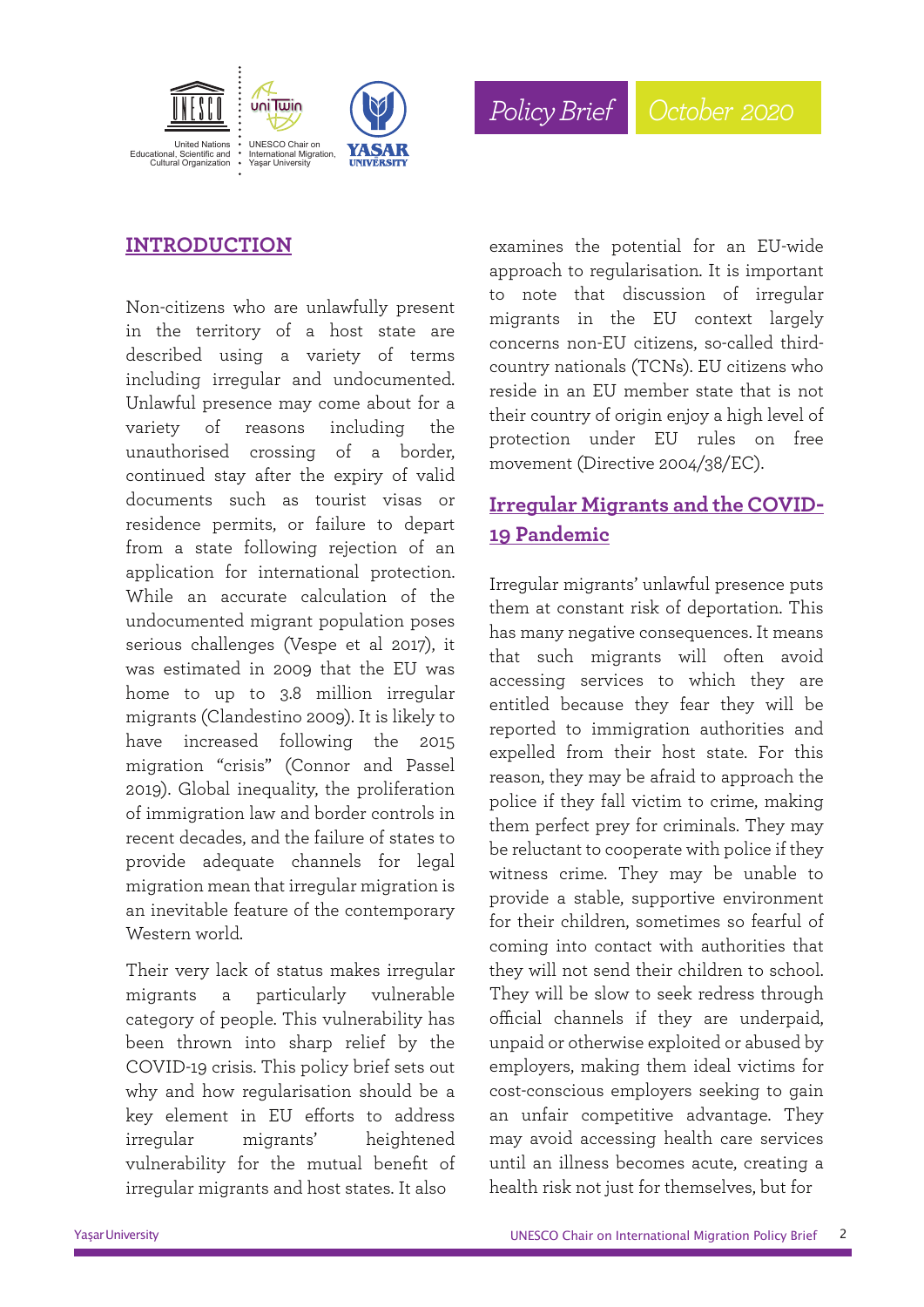

Even though many EU member states allowed unlawfully staying migrants to access all emergency health care services on an equal footing with citizens (EMN/OECD 2020, 8), fear of deportation will have prevented many such migrants from doing so. There have been reports of irregular migrants dying from COVID-19

*PolicyBrief October 2020*

because they were too afraid to access the necessary health care (Bulman 2020a). In the case of a communicable infectious disease like COVID-19, reluctance to access health care poses a risk not just to the health of individual irregular migrants, but to the wider community (Vincent 2020).

the wider community, an issue of particular relevance in light of the ongoing COVID-19 crisis.

The presence of irregular migrants in a state thus leads to a situation where the trust that is essential for effective policing is eroded, innocent children suffer disadvantages that have lifelong consequences, unscrupulous employers enjoy an unfair advantage over competitors who play by the rules, and the health of the community at large is put at risk. The months since the outbreak of the COVID-19 pandemic have highlighted how states' failure to adequately respond to the presence of irregular migrants can work to the detriment of both migrants themselves as well as the host state, as illustrated by reports from countries such as the UK and Italy (Bulman 2020a; Bulman 2020b; Tondo and Bellingreri 2020).

Migrant workers have been disproportionately impacted by the fallout from the global health emergency (Gelatt 2020; Guadagno 2020; Morris 2020). Irregular migrants, often informally employed in low skilled jobs, are especially vulnerable to being forced to work in situations and conditions conducive to the spread of the virus (EMN/OECD 2020, 2; Labour Behind the Label 2020). In some countries, irregular migrants who lose their jobs are excluded from unemployment benefit and other financial support schemes introduced to protect individuals left without work as a result of the pandemic (FLEX 2020, 3-4).

#### **Regularisation in the EU**

When the Treaty of Amsterdam entered into force in 1999, it gave the EU a mandate to develop a common migration policy. Since then, efforts to forge this common policy have been pursued in three main areas, namely, regular migration, irregular migration and asylum. The primary response of the EU to irregular migration is to try to prevent arrival of irregular migrants and to deport those who have managed to enter or remain in the EU (Desmond 2016). There is, however, another response to irregular migration which should be given more serious consideration, particularly in light of the ongoing COVID-19 pandemic. Regularisation is a process whereby noncitizens "who are illegally residing, or who are otherwise in breach of national immigration rules, in their current country of residence are granted a legal status" (Baldwin-Edwards and Kraler 2009, 9).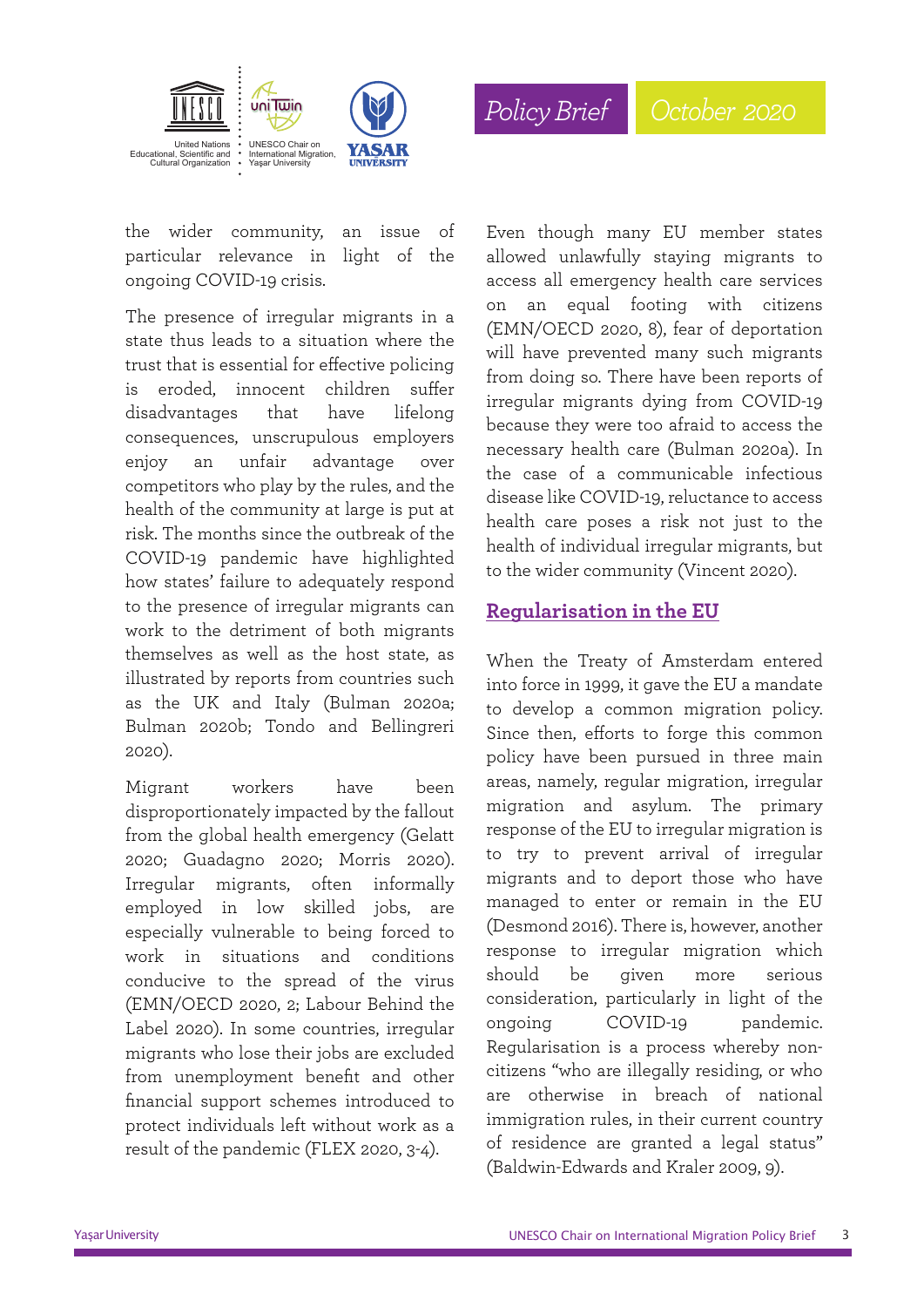

Powerful EU member states such as Germany (Baldwin-Edwards and Kraler 2009, 286) and important institutions including the European Commission have expressed strong opposition to regularisation on the basis that it has a "pull effect", encouraging further irregular migration (Commission 2004, 10 &17). During its EU Presidency in 2008, France unsuccessfully sought to secure a prohibition on large-scale regularisation in the 2008 European Pact on Immigration and Asylum (Euractiv 2012). Such attitudes have led to the diagnosis of an "EU anti-regularization ethos" (Costello 2016). The contention concerning the "pull effect" of regularisation is questionable (eg., Elias et al 2018) and the claim of an EU anti-regularisation ethos is a faulty generalisation. A number of EU institutions and bodies, such as the European Parliament and the European Economic and Social Committee, have expressed support for regularisation (Desmond 2015) and regularisation is a measure to which states in the EU, and beyond, have long had frequent recourse (Baldwin-Edwards and Kraler 2009; Desmond 2015). It is estimated that between 1996 and 2007 over six million migrants may have been involved in transitions from irregularity to a legal status in the EU alone (Baldwin-Edwards and Kraler 2009, 35-36).

Regularisation may occur on the basis of one-off schemes to which migrants have to apply within a specified, limited period of time, or on the basis of measures which are a permanent feature of a state's migration law framework. Applicants may be regularised on the basis of specific legislation, or as a matter of policy and practice. The eligibility criteria for regularisation, its legal basis, as well as the particular type of migration status conferred on regularised migrants, vary from scheme to scheme and from state to state. There is therefore no consistency in how regularisation has been conducted across the EU. Many schemes, though targeted at specific subsets of the irregular migrant population, failed to regularise significant numbers of the target group owing to restrictive eligibility criteria and other factors discussed in the Recommendations section below.

*PolicyBrief October 2020*

The current crisis has led a number of EU countries such as Italy and Portugal (Chesnet, 2020) and states further afield (World Bank 2020, 22 & 35), to create pathways out of irregularity for migrants. These schemes, however, miss the opportunity to meaningfully address the presence of irregular migrants. They repeat the mistakes that have undermined past efforts at regularisation by, for example, including eligibility criteria which preclude applications from a large number of irregular migrants (eg., Palumbo 2020; Tondo and Bellingreri 2020).

#### **The Scope for EU Action on Regularisation**

Given the large number and wide range of regularisation schemes that have been used by EU member states, and their evident failure to appreciably reduce Europe's irregular migrant population, it is worth considering an EU-wide approach to regularisation. The European Commision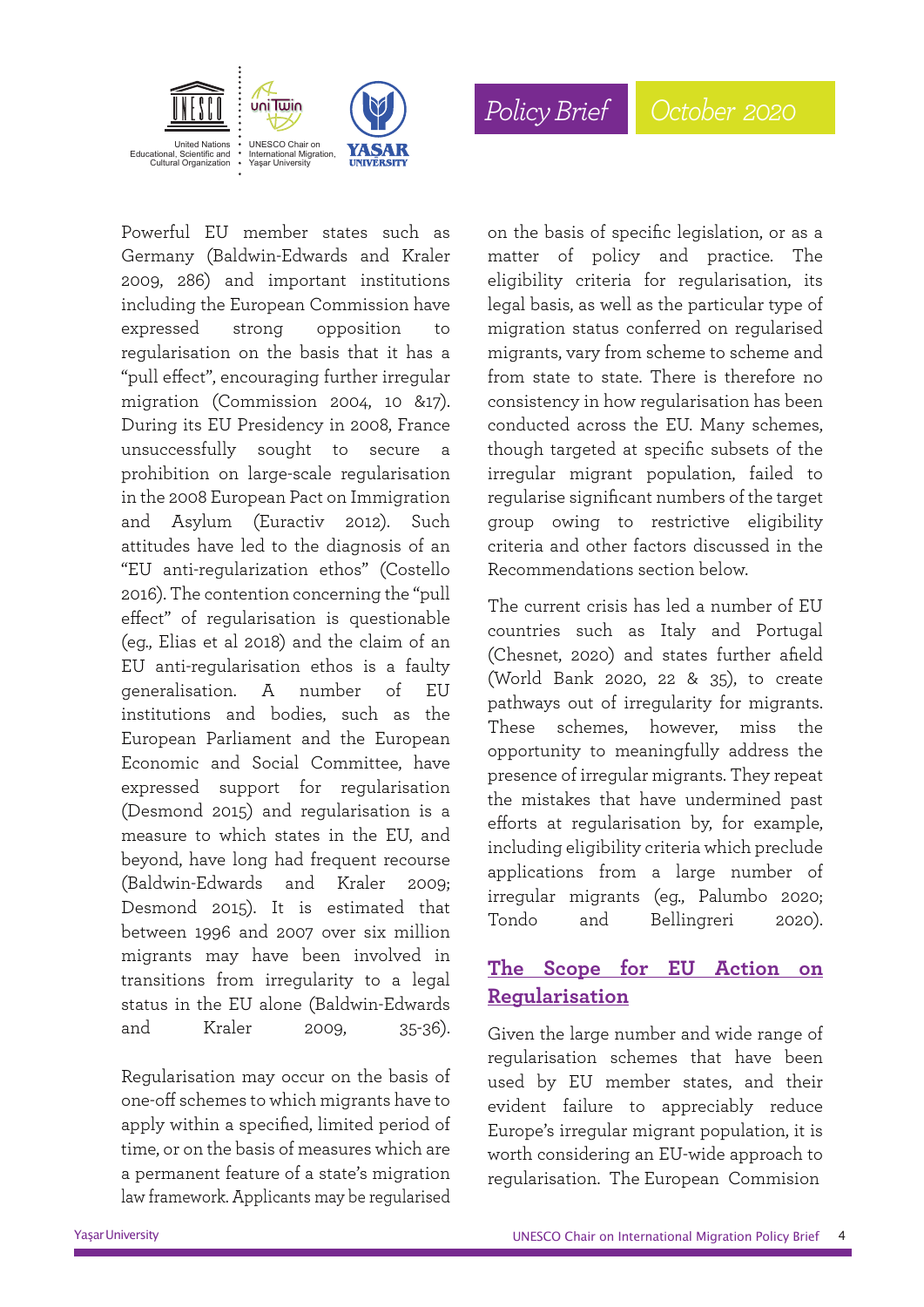

has displayed an appetite for discussion of the need for a common legal framework on regularisation at EU level (Commission 2006, para. 35) and has called for the consideration of establishing common standards for taking charge of nondeportable irregular migrants (Commission 2009, para. 5.1.4). The legal basis for a common EU framework for regularisation is to be found in Article 79(2) of the Treaty on the Functioning of the EU (TFEU) which requires, as part of the development of a common migration policy, the adoption of measures concerning the entry and residence of TCNs, irregular migration and unauthorised residence. EU legislation on regularisation would have to satisfy the requirements of subsidiarity and proportionality that apply to any EU legislative initiative (see also Hinterberger 2019). A common EU approach to regularisation would bring a degree of clarity, certainty and consistency compatible with the rule of law, one of the fundamental values of the EU, as enshrined in Article 2 the Treaty on European Union.

Furthermore, the European Commission has long noted the need for legislation concerning irregular migration to comply with the human rights obligations set out in the European Convention on Human Rights and the Charter of Fundamental Rights of the EU (eg., Commission 2006, para. 8; Commission 2010, 5). This creates space for discussion of regularisation of unlawfully resident migrants on the basis of strong attachments to their host state, including family ties (Desmond 2015).

Given the EU's preference for dealing with irregular migration through tightening its borders and seeking the return of unlawfully staying TCNs, as well as the difficulty of achieving consensus on contentious issues in an organisation of 27 sovereign states and multiple institutional actors, the call for an EU- wide approach to regularisation may seem unrealistic. We are now, however, in a moment where significant change is possible, where we can "step back from the fray and rethink basic premises" (Motomura 2020, 547). The global health emergency has created space for the consideration and advancement of ideas that before now would have had little public or political purchase. There is anecdotal evidence that the pandemic has propitiated public opinion of migrants (Bulman 2020b; Carter 2020). Low skilled workers have become key frontline workers and migration status has become a matter of life or death. There may therefore now be an opportunity for regularisation to be fashioned as a central feature of an overall EU strategy for addressing the phenomenon of irregular migration. This opportunity should be seized as the EU works towards the adoption of a new Pact on Migration in 2020 (Commission 2020, 2).

#### **Benefits of regularisation**

Regularisation significantly reduces the risk of the various types of suffering, abuse and exploitation to which irregular migration status gives rise. It puts migrants in a position to demand and enjoy in practice the services and rights to which they are entitled in theory. In the specific context of pandemics, it reduces the danger posed to the wider community that is created when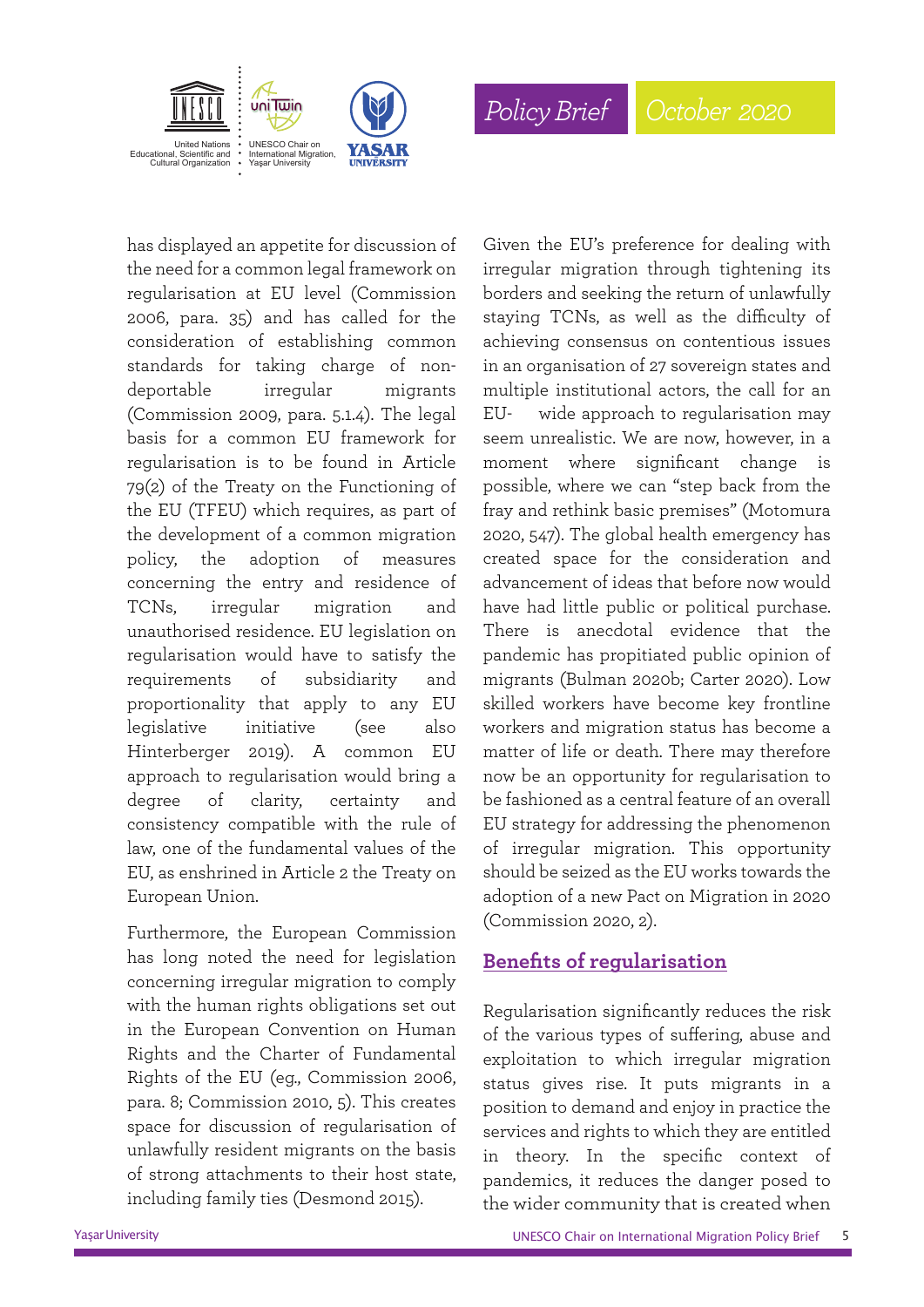



migrants are unable or reluctant to effectively access necessary health care. More generally, there is evidence that regularisation works to the benefit of state revenue through shrinking the "black economy" and increasing social security and tax payments from regularised workers (eg., Elias et al 2018; Martino et al 2019).

Sensible, systematic use of regularisation in the EU would also increase the credibility and legitimacy of EU migration policy. Despite the EU's emphasis on returning unlawfully present TCNs (eg., Commission 2017), there is a variety of factors which prevent many migrants from being deported. The reality is that less than 50% of irregular migrants in the EU are issued with return decisions, and less than 50% of those who receive such decisions leave the EU (Hinterberger 2019; Lutz 2018). In this respect, EU return policy is grossly ineffective. Having recourse to regularisation to subtract nonremovable migrants from the statistics on non-effected decisions would reduce the gap between attempt and achievement in deportation.

#### **Regularisation Recommendations**

The continuing fallout from the COVID-19 pandemic makes an EU approach to regularisation more urgent and more feasible than at any point in the past. It is important for policymakers and lawmakers to seize the opportunity to address the issue. It is equally important, however, to acknowledge that any negotiation of EU legislation on regularisation would be a lengthy and

fraught process. Therefore, as a short-tomedium term response to the situation of irregular migrants, the EU should encourage its member states to take steps at the national level to regularise the status of irregular migrants on their territory.

For regularisation to be meaningful and effective, it is important to learn from the mistakes that have undermined past regularisation efforts in Europe and countries around the world. The following recommendations should be incorporated into any regularisation initiative taken in the short term at the national level and should guide any eventual elaboration of legislation on regularisation at the EU level.

Firstly, it is important that any regularisation scheme is put on a permanent footing. Introducing a one-off time-bound scheme that accepts applications only until a specified future date may reduce the current irregular migrant population, but will do nothing to address the situation of future undocumented migrants. Undocumented migration is a reality of the contemporary globalised world. It is a reality that can be proactively addressed by ambitious policy action, instead of reactive stopgap measures.

*Introducing a one-off time-bound scheme that accepts applications only until a specified future date may reduce the current irregular migrant population, but will do nothing to address the situation of future undocumented migrants*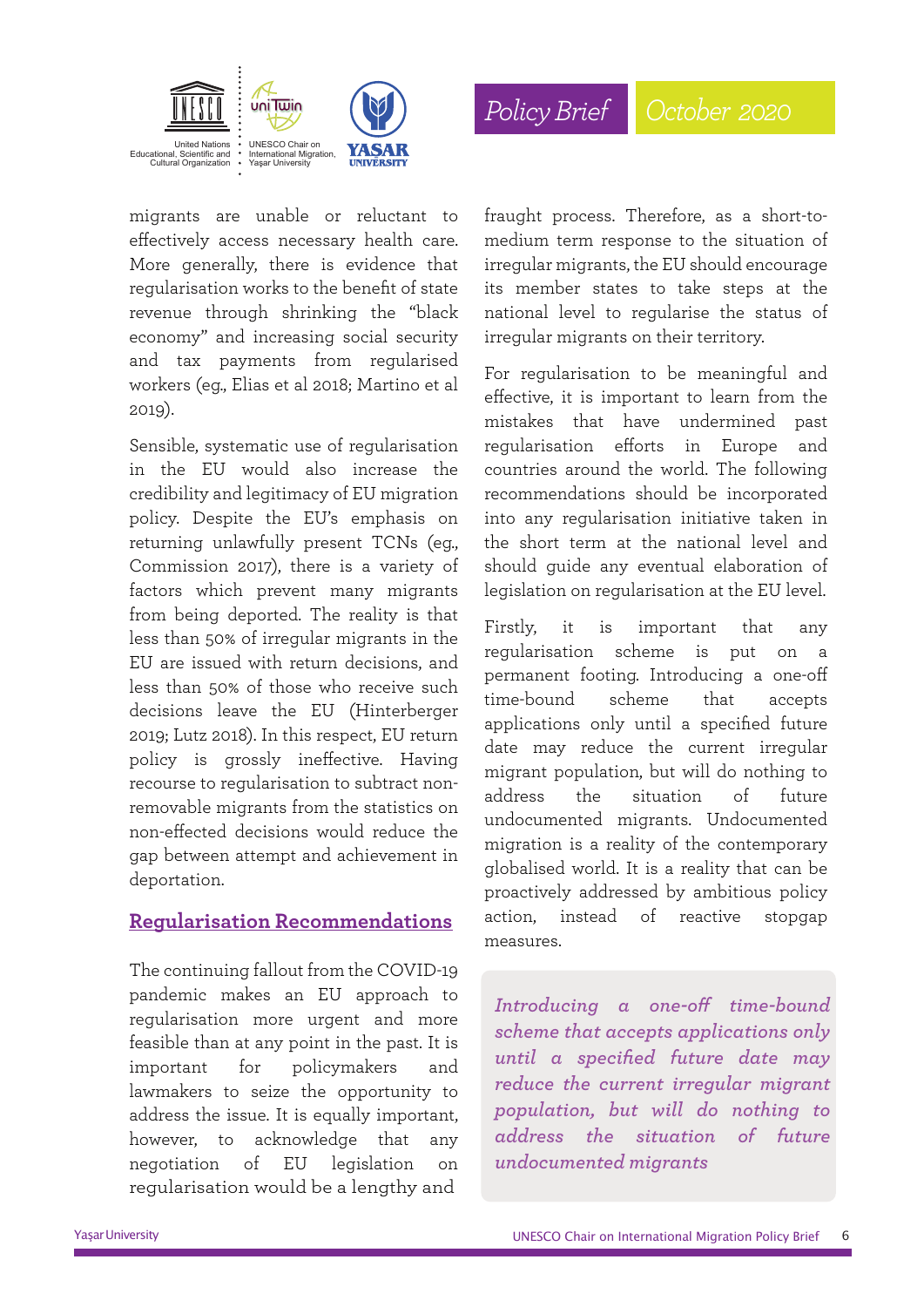

Secondly, an energetic awareness-raising campaign is needed to ensure information about any new pathway to legal status reaches the target group, some of whom may be socially isolated and reluctant to have contact with state officials. This will require direct engagement with migrant communities and migrant support organisations and provision of informational material in a variety of languages.

To reduce the understandable reluctance of irregular migrants to provide detailed personal information to state officials, any regularisation initiative should be accompanied by a "firewall", a guarantee that the personal data of applicants will not be used for purposes of immigration control and enforcement (PICUM 2020). Many individuals will refrain from applying for regularisation if they fear that an unsuccessful application may result in deportation.

Thirdly, to shrink a state's population of undocumented migrants as far as possible, any new pathway to legal status should be subject to minimal eligibility criteria. Reasonable criteria would include a requirement for applicants to have been present in the state for a specified minimum period of time and the absence of a serious criminal record. Evidence of presence in the state for the minimum period required might include travel documents, utility bills, payment slips, letters of confirmation from employers or representatives of migrant support organisations or community representatives. Officials administering the scheme should be instructed to err on

the side of inclusion of applicants. Other eligibility criteria, such as previous lawful presence or past possession of a work permit, would severely restrict the pool of potential applicants and thereby undermine the effectiveness of a new regularisation initiative.

*To shrink a state's population of undocumented migrants as far as possible, any new pathway to legal status should be subject to minimal eligibility criteria*

Fourthly, caution should be exercised when it comes to the revenue-generating potential of regularisation. Application fees for regularisation should be set at a rate that covers the administrative costs involved, and should not be so high as to have the practical effect of preventing otherwise eligible candidates from submitting applications.

Finally, for regularisation to be meaningful, it must provide successful applicants with a residence permit which, even if initially temporary, is easily renewable. Time spent in a state on such permits should be reckonable towards long-term residence and, ultimately, citizenship. In the past, some countries provided short-term legal status to undocumented migrants and then allowed them to fall back into irregular status, essentially defeating the purpose of the initial regularisation.

There are many strong arguments in favour of an effective and meaningful legal framework on regularisation, ranging from the economic benefits it would bring to the enhanced legitimacy and efficiency it would lend to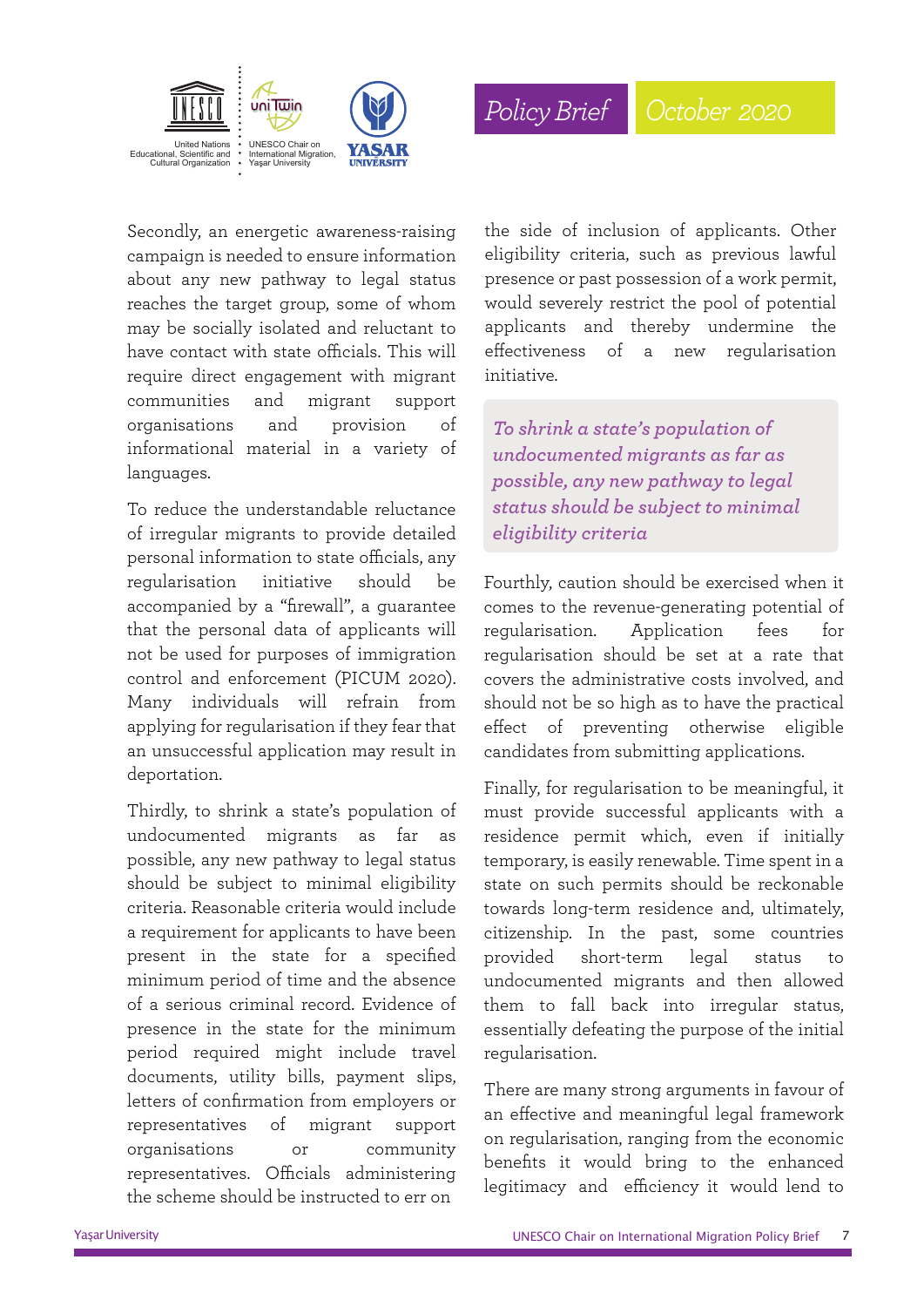



national and supranational immigration systems. The most compelling argument currently, however, is the use that may be derived from regularisation by deploying it as a weapon in the fight against the COVID-19 pandemic.

#### **REFERENCES**

Baldwin-Edwards, M. and Kraler, A., eds. 2009. *REGINE: Regularisations in Europe.* Amsterdam: European Commission/Amsterdam University Press.

Bulman, M. 2020a. "Undocumented migrants dying of coronavirus because they're too afraid to seek help, MPs and charities warn". *The Independent,* https://www.independent.co.uk/news/uk/home-news/coronavirusundocumented-migrants-deaths-cases-nhs-matt-hancock-a9470581.html#comments.

Bulman, M. 2020b. "The pro-migrant support you're seeing from the public is under threat – and this is what could turn things sour". *The Independent,* https://www.independent.co.uk/voices/coronavirus-immigrationhostile-environment-windrush-mujinga-alien-nation-a9550386.html.

Carter, R. 2020. "The corona crisis has made us value migrants: here's how to build on that". *Open Democracy,* https://www.opendemocracy.net/en/opendemocracyuk/the-corona-crisis-has-made-us-value-migrants-hereshow-to-build-on-that/.

Charter of Fundamental Rights of the European Union. 2012. OJ C326/2.

Chesnet, P. 2020. "Régularisation de sans-papiers: le Portugal et l'Italie font les premiers pas…". *La Nouvelle Vie Ouvrière (NVO),* https://nvo.fr/regularisation-de-sans-papiers-le-portugal-et-litalie-font-les-premiers-pas/.

Clandestino. 2009. *Clandestino Project: Final Report*. Brussels: European Commission.

Communication from the Commission on policy priorities in the fight against illegal immigration of thirdcountry nationals COM(2006) 402 final.

Communication from the Commission to the Council, the European Parliament, the European Economic and Social Committee and the Committee of the Regions - Study on the links between legal and illegal migration COM(2004) 412 final.

Communication from the Commission to the European Parliament and the Council: An area of freedom, security and justice serving the citizen COM(2009) 262 final.

Communication from the Commission to the European Parliament and the Council on a More Effective Return Policy in the European Union - A Renewed Action Plan COM(2017) 200 final.

Communication from the Commission to the European Parliament, the Council, the European Economic and Social Committee and the Committee of the Regions: Adjusted Commission Work Programme 2020 COM(2020) 440 final.

Connor, P. and Passel, J. 2019. *Europe's Unauthorized Immigrant Population Peaks in 2016*, *Then Levels Off.* Washington: Pew Research Center.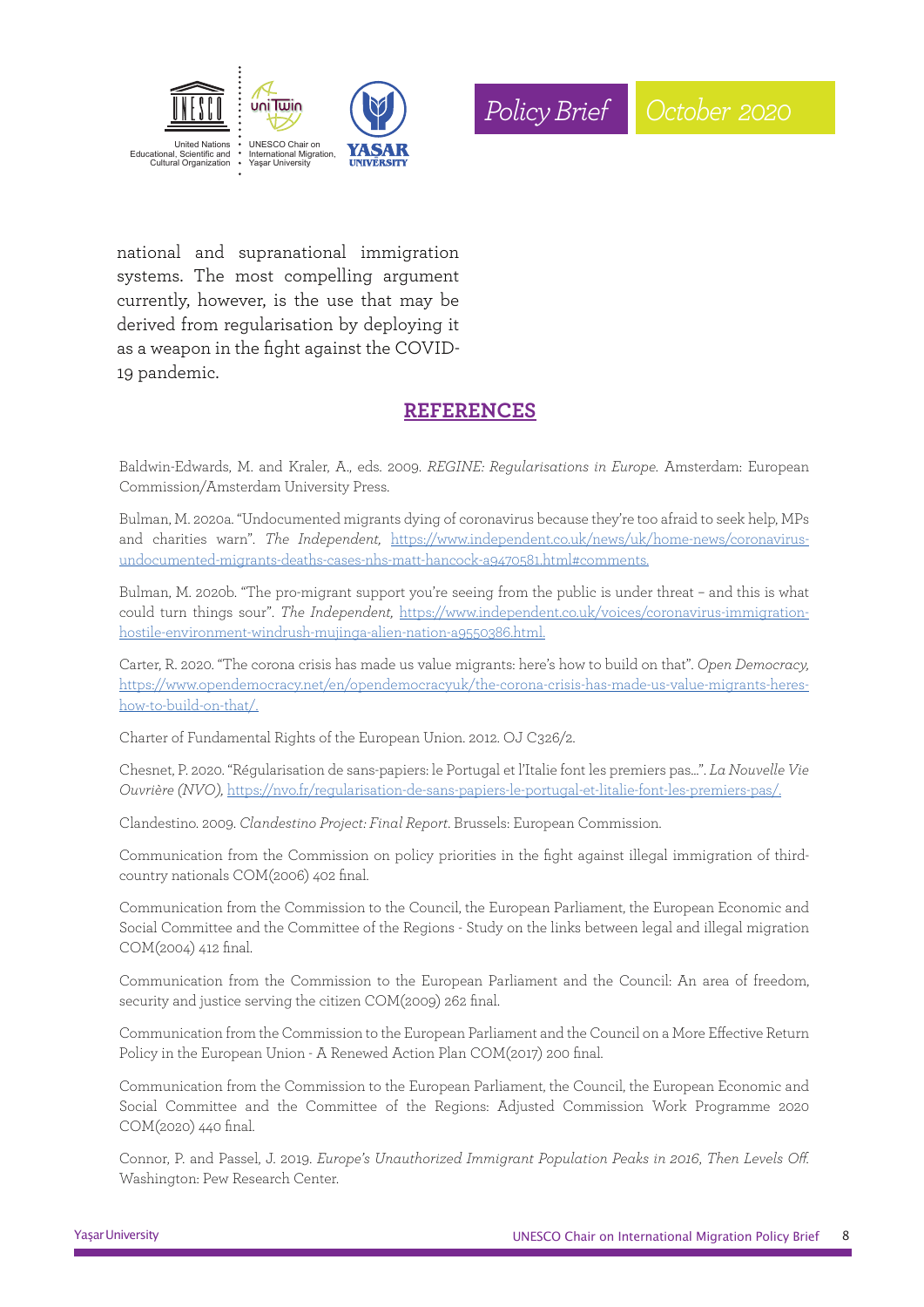



Consolidated versions of the Treaty on European Union and the Treaty on the Functioning of the European Union. 2016. OJ C202/1.

Convention for the Protection of Human Rights and Fundamental Freedoms. 1950. (ETS No. 5) 213 UNTS 222, entered into force 3 September 1953, as amended by Protocols Nos. 3, 5, 8, 11 & 14 which entered into force on 21 September 1970, 20 December 1971, 1 January 1990, 1 November 1998 and 1 June 2010 respectively.

Costello, C. 2016. *The Human Rights of Migrants and Refugees in European Law*. Oxford: OUP.

Desmond, A. 2016. "The Development of a Common EU Migration Policy and the Rights of Irregular Migrants: A Progress Narrative?" *Human Rights Law Review* 16(2), 247-272.

Desmond, A. 2015. "Regularization in the European Union and the United States: The Frequent Use of an Exceptional Measure." in Diego Acosta and Anja Wiesbrock, eds., *Global Migration: Old Assumptions*, *New Dynamics.* Santa Barbara, California: Praeger, 69-99.

Directive 2004/38/EC of the European Parliament and of the Council of 29 April 2004 on the right of citizens of the Union and their family members to move and reside freely within the territory of the Member States. 2004. OJ L158/77.

Elias, F., Monras, J., Vázquez Grenno, J. 2018. "Understanding the Effects of Legalizing Undocumented Immigrants". Centre for Economic Policy Research https://cepr.org/active/publications/discussion\_papers/dp.php?dpno=12726.

EMN/OECD. 2020. *EU and OECD Member States responses to managing residence permits and migrant unemployment during the COVID-19 pandemic.* Brussels: European Migration Network.

Euractiv. 2012. "The European Pact on Immigration and Asylum". *Euractiv,* https://www.euractiv.com/section/socialeurope-jobs/linksdossier/the-european-pact-on-immigrationand-asylum/.

FLEX. 2020. *No Worker Left Behind: Protecting Vulnerable Workers from Exploitation during and after the Coronavirus (Covid-19) Pandemic*. London: Focus on Labour Exploitation (FLEX).

Gelatt, J. 2020. *Immigrant workers: Vital to the U.S. COVID-19 response, disproportionately vulnerable.* Washington, DC: Migration Policy Institute (MPI).

Guadagno, L. 2020. *Migrants and the COVID-19 pandemic: An initial analysis*. Geneva: International Organisation for Migration (IOM).

Hinterberger, KF. 2019. "An EU Regularization Directive. An effective solution to the enforcement deficit in returning irregularly staying migrants." *Maastricht Journal of European and Comparative Law* 26(6), 736-769.

Labour Behind the Label. 2020. *Boohoo & COVID-19*. Bristol: Labour Behind the Label.

Lutz, F. 2018. "Non-removable Returnees under Union Law: Status Quo and Possible Developments." *European Journal of Migration and Law* (20), 28-52.

Martino, M., Di Porto, E., Naticchioni P. 2019. "The impact of regularising migrant workers". Centre for Economic Policy Research https://voxeu.org/article/impact-regularising-migrant-workers.

Morris, M. 2020. "Migrant workers and coronavirus: risks and responses". Institute for Public Policy Research https://www.ippr.org/blog/migrant-workers-and-coronavirus.

Motomura, H. 2020. "The New Migration Law: Migrants, Refugees, and Citizens in an Anxious Age." *Cornell Law Review* 105(2), 457-547.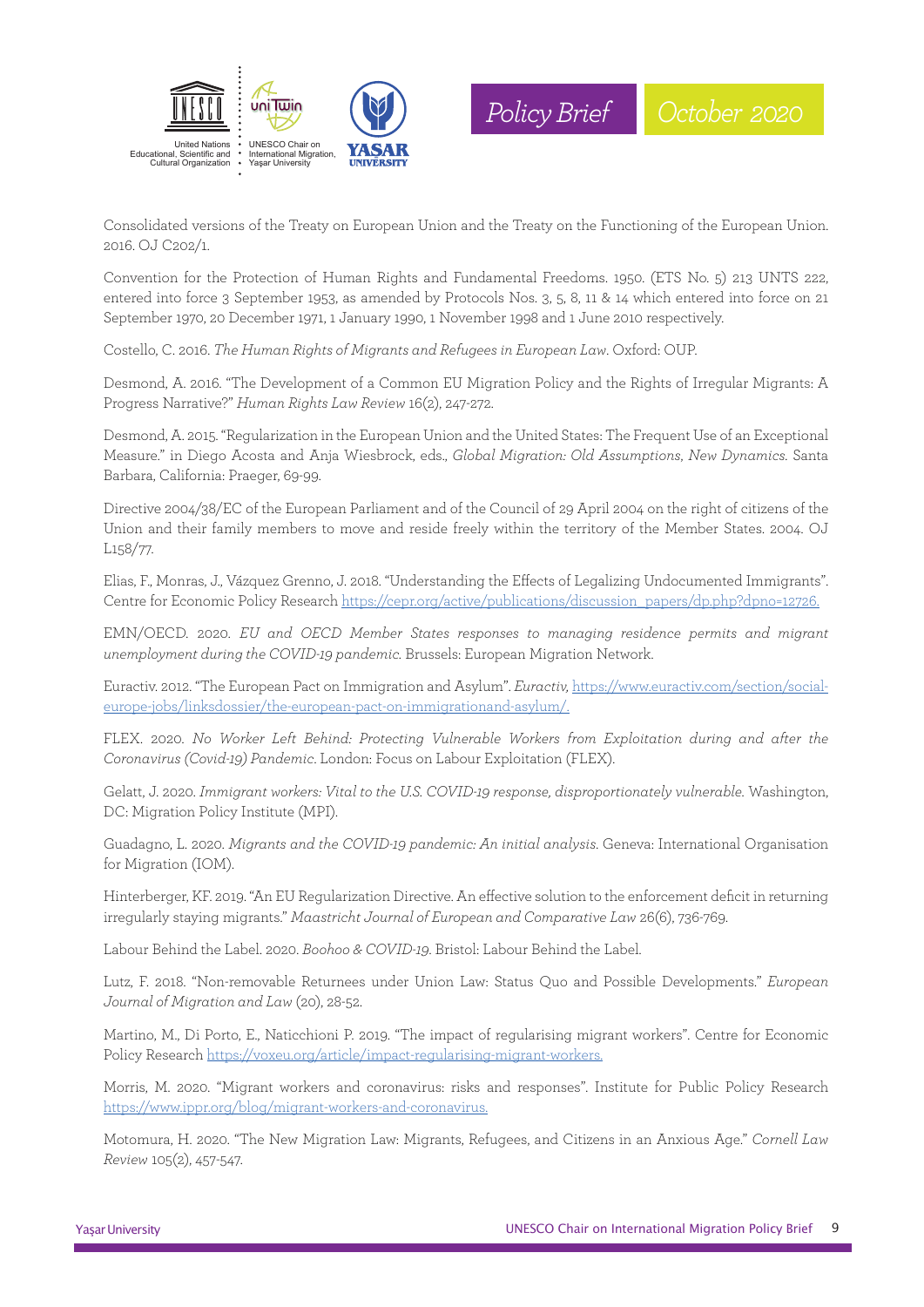



Palumbo, L. 2020. "The Italian Plan for Regularisation: Real progress for migrants' rights?" EUI Migration Policy Centre Blog https://blogs.eui.eu/migrationpolicycentre/italian-plan-regularisation-real-progress-migrantsrights/#:~:text=To%20apply%2C%20migrants%20must%20have,residence%20permit%20for%20work%20reasons.

PICUM. 2020. *Data Protection and the Firewall: Advancing Safe Reporting for People in an Irregular Situation.* Brussels: PICUM.

Report from the Commission to the European Parliament and the Council: First Annual Report on Immigration and Asylum COM(2010) 214 final.

Tondo, L. and Bellingreri, M. 2020. "Brutal deaths of exploited migrants shine a spotlight on Italy's farms". *The Guardian,* https://www.theguardian.com/global-development/2020/jul/13/brutal-deaths-of-exploited-migrantsshine-a-spotlight-on-italys-farms.

Vespe, M., Natale, F. and Pappalardo, L. 2017. "Data sets on irregular migration and irregular migrants in the European Union." *Migration Policy Practice* 7(2), 26-33.

Vincent, D. 2020. "Coronavirus: Undocumented workers an 'invisible public health risk'". BBC https://www.bbc.co.uk/news/uk-england-london-52919418.

World Bank. 2020. *Potential Responses to the COVID-19 Outbreak in Support of Migrant Workers,* http://documents1.worldbank.org/curated/en/428451587390154689/pdf/Potential-Responses-to-the-COVID-19- Outbreak-in-Support-of-Migrant-Workers-June-19-2020.pdf.